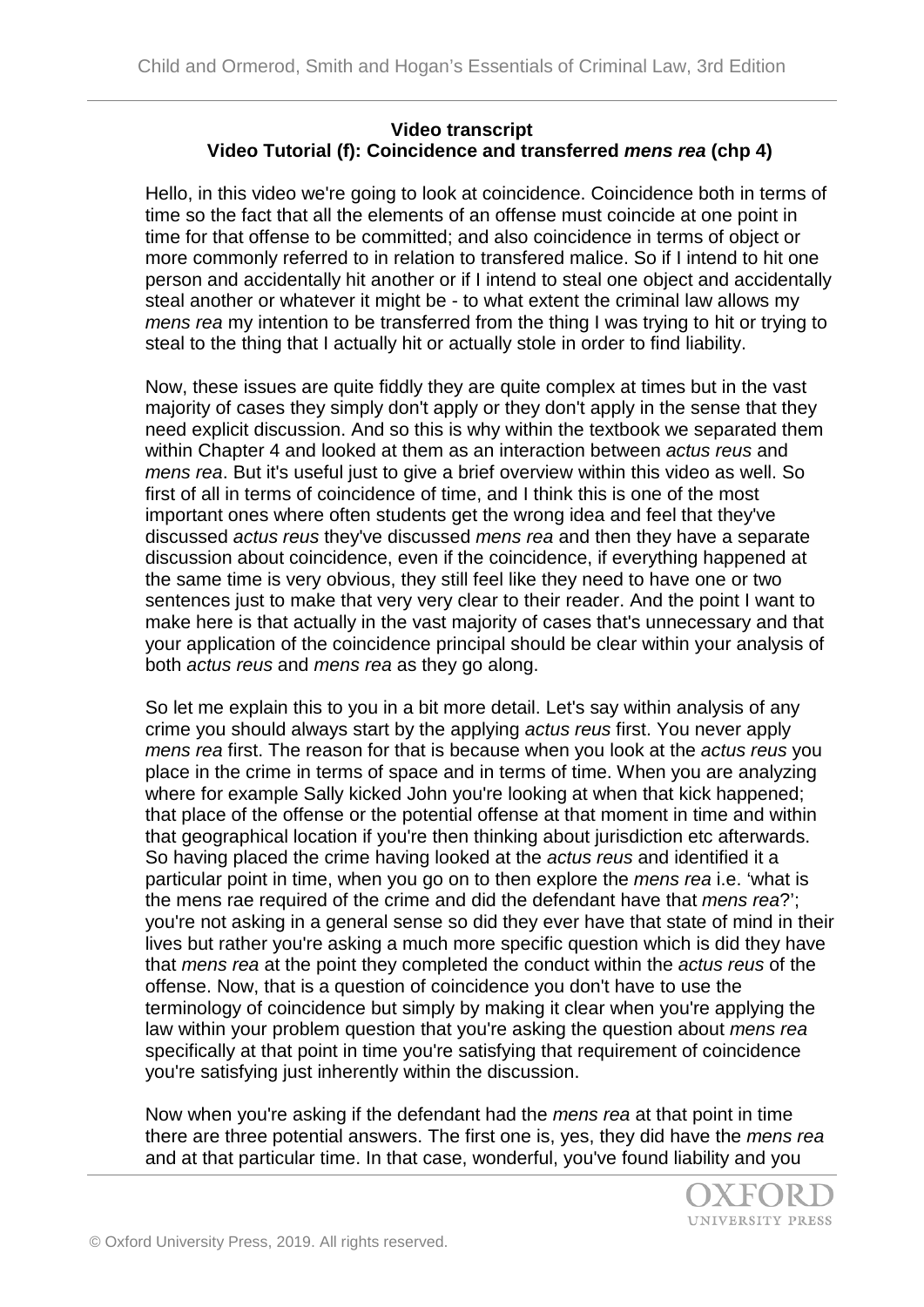can go on to look at potential defences. The second answer might be, no, they didn't have the *mens rea* at that time and actually they've never had the *mens rea* required for the offense and your answer there is 'therefore it looks like there's no liability' unless of course you might get into the constructing liability in relation to intoxication automatism, prior fault automatism but we'll leave that to one side. Your basic answer is 'no *mens rea*, no liability'. The third option and this is the only time explicit discussion of coincidence is required is where your answer is: 'No, they didn't have *mens rea* at that specific point in time but it does look like they had the *mens rea* required for the offense at a different point within the factual scenario, either before they committed the *actus reus* or after they committed the *actus reus'*. Now, in this scenario you need to say 'okay, there looks like there's a problem here for a lack of coincidence but there are ways in which the court had tried to reinterpret the conduct requirement within the offense in order to avoid those problems, in order to find coincidence'.

So you would look, for example, is there an alternative conduct element that we could use. If we were focusing on an action for example, is there maybe a later omission that we could use where there would be coincidence with the *mens rea* at that later point? Or, are there multiple actions and we could focus on a different action to find coincidence at that point? Or, indeed as we see from the case law, is there a way we could reinterpret the defendant's action and stretch it? Either by saying it's a continuing act or by saying there's a series of acts which we can link together. But basically we're looking for ways to expand or relocate the conduct of the offense in order to find coincidence with the *mens rea*. But this is the only time you need to explicitly engage with that case law. If the answer is yes, there is coincidence then we simply have liability. If the answer is no, there's no *mens rea* at any point then the answer is there's no liability. It's only that third option where you need to explicitly engage with the case law. There is *mens rea* but it doesn't seem to coincide.

Moving on to the other one I mentioned, this is more coincidence in terms of object or more commonly referred to as transferred malice or transferred *mens rea*. And here again the important point to remember is you only need to explicitly engage with this case law if the point comes up within your problem question, if there's a reason to do so in terms of controversy within your problem facts. So let's say for example, a classic scenario where you might imagine transferred *mens rea* would be where there's a pub fight, I swing for one person, Ted, who I want to punch, but I miss, and I hit Paul standing next to him. Now, in this scenario we got the *actus reus* of an offense against the person, I have hit Paul, but my *mens rea* isn't focusing on Paul, I didn't intend to hit Paul, I intended to hit Ted. So in that sense it looks like there's a lack of coincidence of object, I hit one thing but I intended to hit the other.

Now, before we start discussing transferred *mens rea* and solving the problem that way, it's also worth thinking that actually most offenses against the person don't require an intention they simply require recklessness i.e. foreseeing a risk going on to run that risk. So our first question you can ask is - although I didn't intend to hit Paul, when I was flailing around in my pub fight, did I at least foresee a risk that I might hit Paul, or that I might miss and hit him, or I might ricochet and hit him, or I